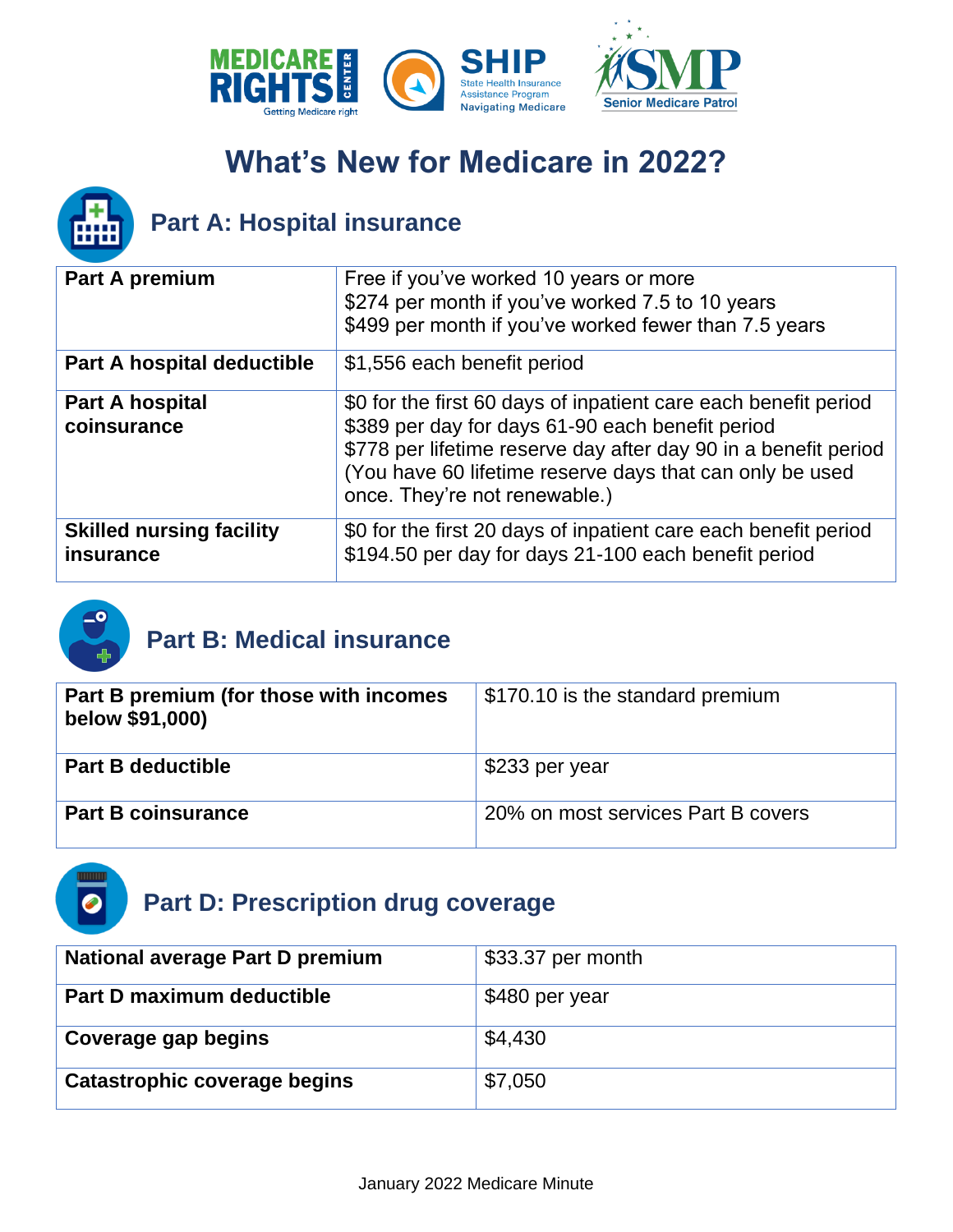



## **Medicare Advantage Plan costs**

If you have a Medicare Advantage Plan, your plan administers your Medicare coverage. Remember that most people with Medicare, whether they have Original Medicare or a Medicare Advantage Plan, owe the Part B monthly premium, unless they qualify for programs that help with Medicare costs. **Some people with a Medicare Advantage Plan may also pay an additional monthly premium for that plan.** 

If you have the same Medicare Advantage Plan in 2022 as you did in 2021, your plan should have sent you an **Annual Notice of Change (ANOC)** or **Evidence of Coverage (EOC)** notice explaining any changes for the coming year. Review this notice to understand your plan's costs, covered services, and rules. Contact your plan if you did not receive these documents in the fall or want another copy. If you chose a new Medicare Advantage Plan, you should get an EOC for the new plan. Review that document to understand the costs associated with the plan for 2022.



### **When can I change my coverage in 2022?**

**During the Medicare Advantage Open Enrollment Period (MA OEP),** you can switch from your Medicare Advantage Plan to another Medicare Advantage Plan or to Original Medicare with or without a stand-alone prescription drug plan. The MA OEP occurs from January 1 through March 31. Changes made during this period are effective the first of the following month.

**If you have Extra Help in 2022, you have a Special Enrollment Period (SEP) to enroll in a Part D plan or switch between plans.** Extra Help is a program that helps with Part D and prescription drug costs. This Extra Help SEP is available once per calendar quarter for the first three quarters of the year (January-March, April-June, and July-September). If you use this SEP to change your coverage, the change will become effective the following month.

**If you qualify for another Special Enrollment Period,** you may be able to make changes to your Medicare health/drug coverage. For example, you may have an SEP if you move outside of your plan's service area or if you made the wrong plan choice during Medicare's Open Enrollment Period because of misinformation you received from the Medicare Plan Finder. Call 1-800-MEDICARE to use an SEP and contact your State Health Insurance Assistance Program (SHIP) by calling 877-839-2675 for more information.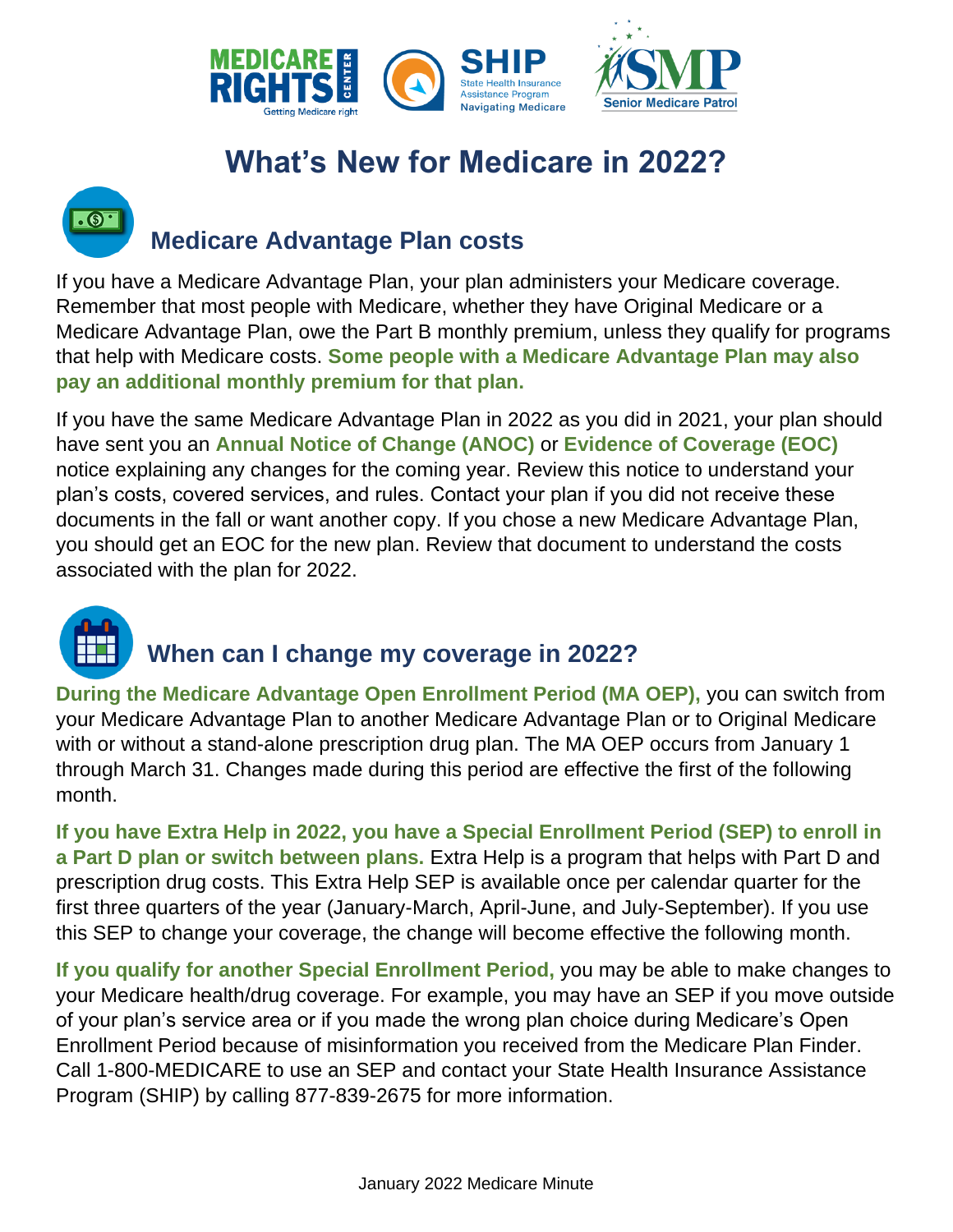

#### **Marketing violations that could affect your 2022 coverage**

Medicare Advantage Plans and stand-alone Part D plans are administered, marketed, and sold by private companies. Plan representatives, agents, and brokers must follow federal guidelines when marketing to you. These guidelines protect you from manipulative/ deceptive sale and enrollment tactics that can lead to marketing violations by a plan. Here are some red flags:

- You signed up for a plan after being told by an agent or company that certain services or prescriptions were covered, but after enrolling, you discovered they were not covered by that plan.
- A company represented itself as coming from or sent by Medicare, Social Security, or Medicaid.
- You received an unsolicited phone call or text from a plan with which you have no prior relationship, you have asked not to contact you, or of which you disenrolled from.
- A plan agent returned uninvited to your residence after missing an earlier appointment.
- An agent discussed other insurance products, such as life insurance or annuities, during a visit or meeting that was scheduled to only discuss a Part D or Medicare Advantage product.

**If you have experienced any of these violations, or if you experience any in the future, contact your Senior Medicare Patrol (SMP) to report them. If you made an enrollment decision based on marketing misinformation, contact 1-800-Medicare or your SHIP for help changing your coverage.** SHIP and SMP contact information is on the last page.

### **Medicare and the Public Health Emergency**

Due to the COVID-19 public health emergency, or PHE, certain flexibilities have been in place and some restrictions lifted in 2020 and 2021. Examples of these flexibilities include expanded coverage of telehealth services and coverage for 90-day supplies of prescription drugs when requested. As of December 17, 2021, when this was published, the PHE declaration will be in place through January 16, 2022. The PHE declaration has been extended multiple times previously, but there is no indication that it will again be extended. If the PHE expires, many of the current flexibilities and lifted restrictions may expire as well. Congress and the Centers for Medicare & Medicaid Services (CMS) are working to extend some of these flexibilities, regardless of the PHE status, so details of how these Medicare coverage rules will change are still being discussed. **To stay up to date on this evolving conversation, pay attention to the news, your local State Health Insurance Assistance Programs (SHIP), and the Centers for Medicare & Medicaid Services (CMS).**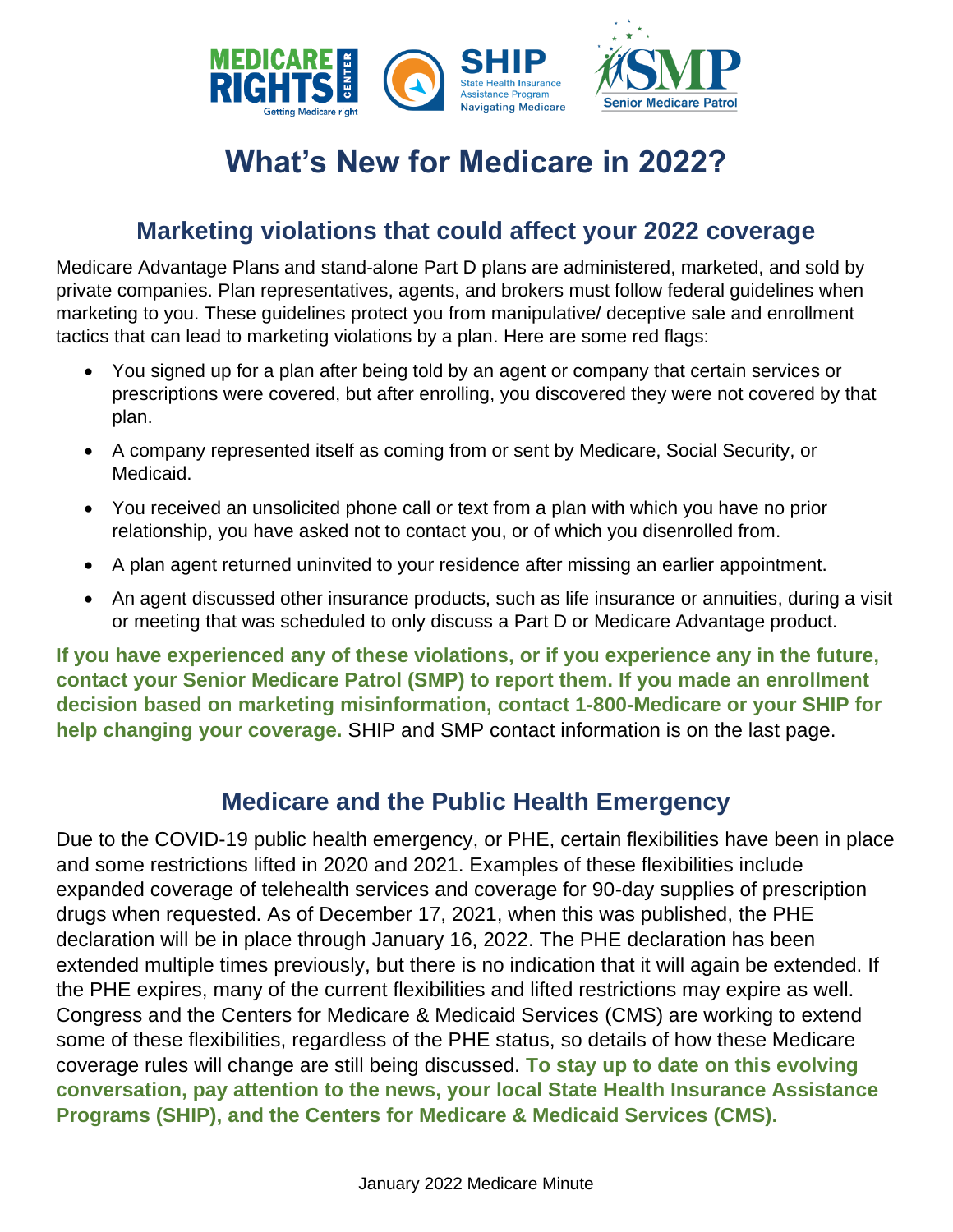

### **Who to contact with questions about your Medicare:**

**State Health Insurance Assistance Program (SHIP):** Your SHIP provides individualized and unbiased Medicare counseling and assistance. Contact your SHIP with questions about your costs and coverage for 2022. SHIPs can also inform you about programs available to help pay Medicare premiums, deductibles, and other out-of-pocket costs. If you might be eligible, they can also help you apply. SHIP contact information is at the bottom of the page.

**Senior Medicare Patrol (SMP):** Your SMP can help you prevent, detect, and report health care fraud, errors, and abuse, including if you experienced misleading marketing or were enrolled in a plan without your consent. SMP contact information is at the bottom of the page.

#### **You should report these red flags to your Senior Medicare Patrol (SMP)**

#### **Here are some tips to help keep you safe from falling prey to Medicare fraud and**

#### **scammers out to steal your Medicare benefits:**

**• Prevent: Protect your Medicare and Medicaid numbers as if they were credit card numbers. Never give your personal information to anyone offering a FREE item or service. Always rely on your personal doctor to recommend all medical services and equipment for you. Remember: Social Security and Medicare will never call you to ask for your personal information!!** 

**•Detect: Keep a health care calendar or journal of your medical appointments, services, tests, etc. and compare it to your Medicare Summary Notice or Explanation of Benefits to check for accuracy.** 

**•Report: If you have questions about a claim on your MSN, contact the health care provider or plan first. If you cannot get the issue resolved, contact Alabama SMP for help at 1-800-243-5463.**

**1-800-Medicare:** You can also call Medicare for answers to your 2022 coverage questions. Call 1-800-MEDICARE (1-800-633-4227, or TTY 1-877-486-2048).

**Your Medicare Advantage Plan or Part D plan:** Contact your plan directly or read plan documents (such as your ANOC) to learn about changes to your 2022 costs and coverage.